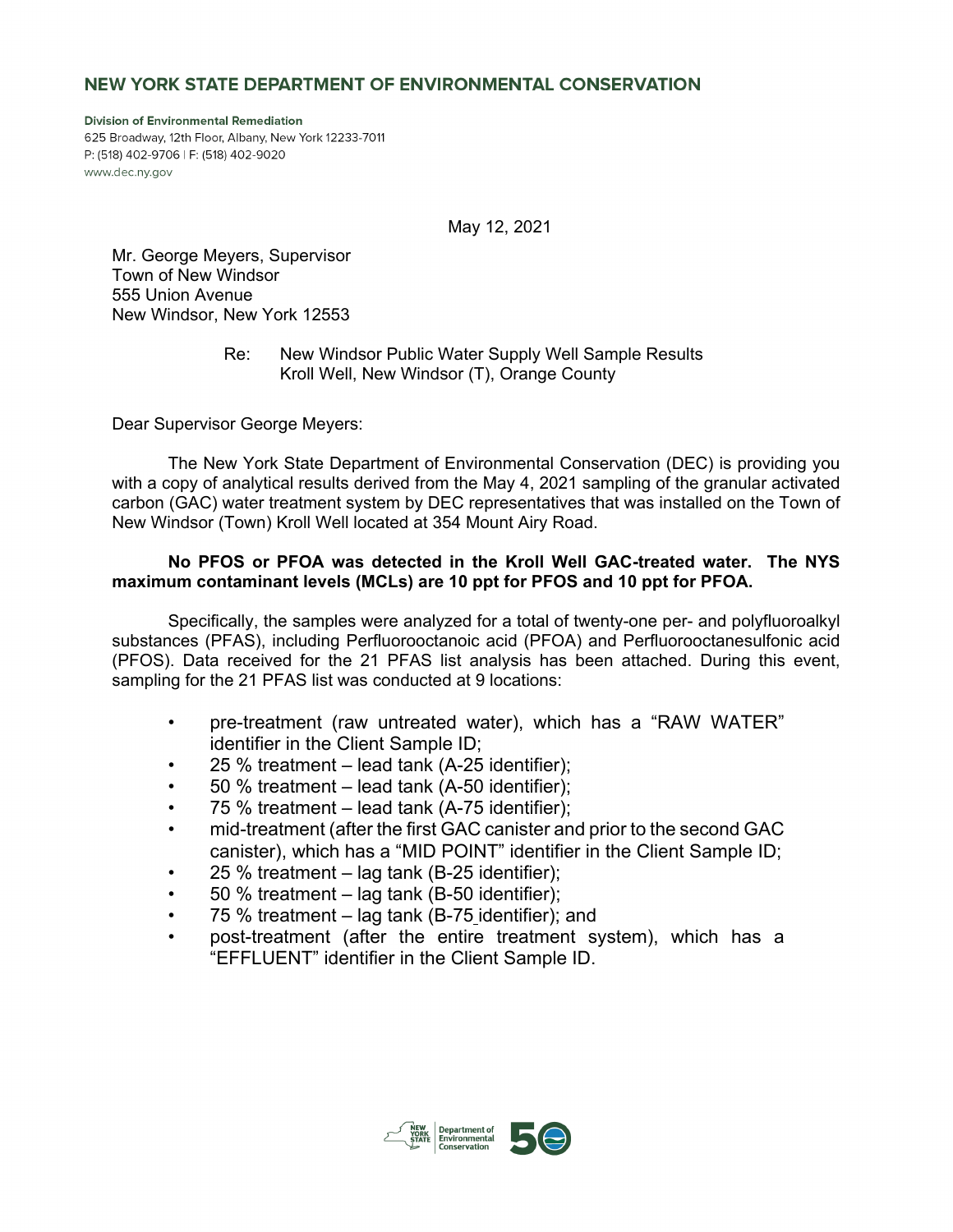The 9 locations sampled (and their associated identifiers) are depicted in Figure 1.

Please note that, with New York State Department of Health concurrence, GAC treatment system sample frequency moving forward has become quarterly. Therefore, the next sampling event will be scheduled around August 2021.

If you have any technical questions regarding the analytical results or on the operation and performance of the GAC treatment system, please feel free to contact me or Jim Hayward, EA Science and Technology (DEC's Project Engineer) at (315) 431-4610 (ext.1857) or [jhayward@eaest.com](mailto:jhayward@eaest.com) . For weekday or off hour / weekend emergency repair issues, please call DEC's contractor, Brian Neumann of Precision Environmental Services at (518) 441-1520 (cell). For questions regarding site-related health concerns, please contact Steve Gagnon of the Orange County DOH at (845) 291-2331 or Dr. Min-Sook Kim of the NYSDOH Bureau of Water Supply Protection at (518) 402-7650; email: [min-sook.kim@health.ny.gov](mailto:min-sook.kim@health.ny.gov).

Sincerely,

Jaire) Chusa

David J. Chiusano Environmental Engineer/Project Manager Remedial Section A, Remedial Bureau E Division of Environmental Remediation

#### **Enclosures**

- ec: w/enclosures
	- D. Zagon, Town of New Windsor
	- J. Marina, Town of New Windsor
	- J. Egitto, Town of New Windsor
	- S. Bedetti, Town of New Windsor
	- A. Regenbaum, Town of New Windsor
	- K. Rea, Town of New Windsor
	- J. Conrad, PVE LLC
	- C. Brown, PVE LLC
	- M. Weeks, MHE
	- Dr. Kim, NYSDOH
	- S. Gladding, NYSDOH
	- S. Gagnon, OCDOH
	- M. Andersen, OCDOH
	- J. Hayward, EA Engineering
	- B. Neumann, PES
	- M. Cruden, NYSDEC
	- D. Bendell, Region 3 RHWRE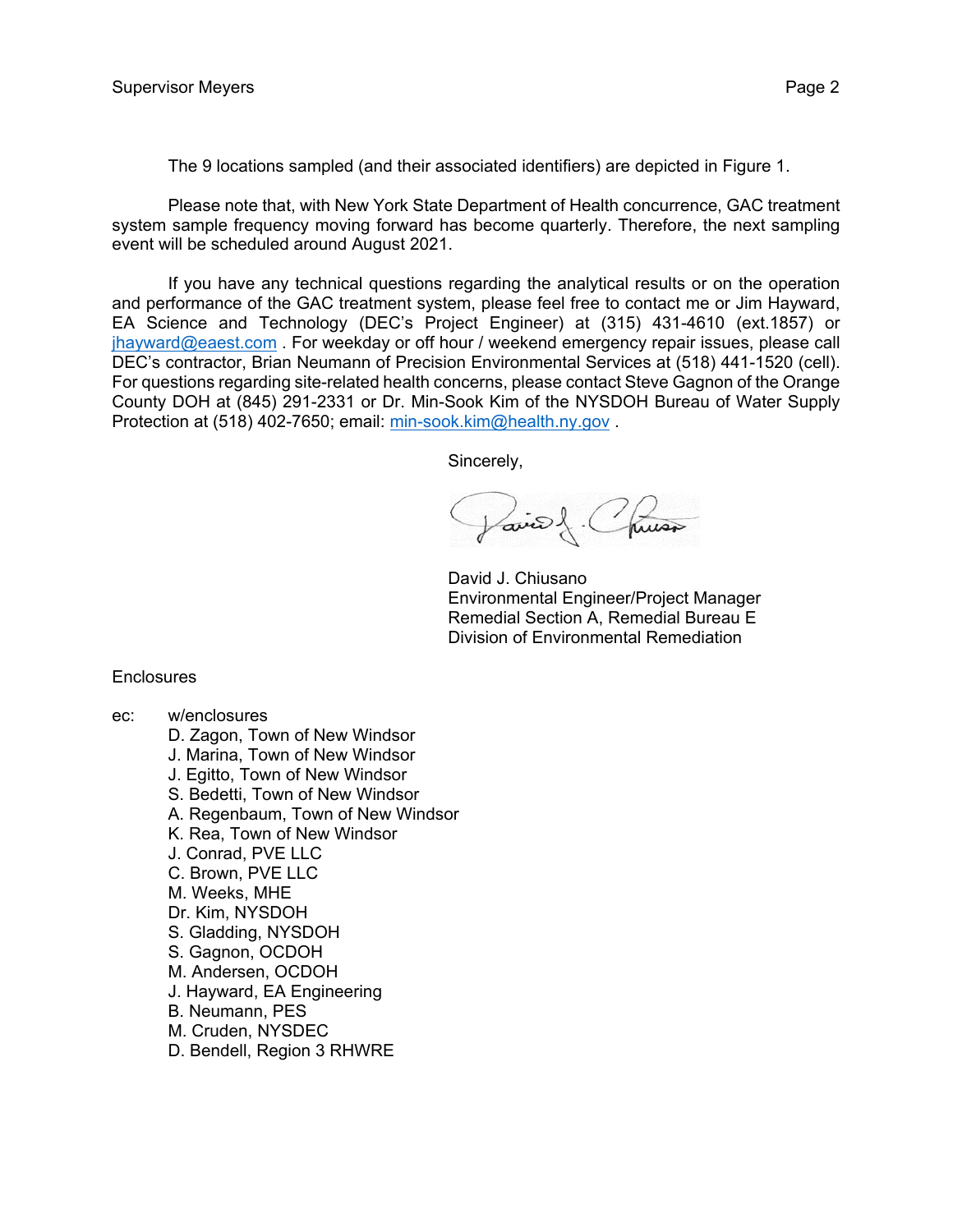